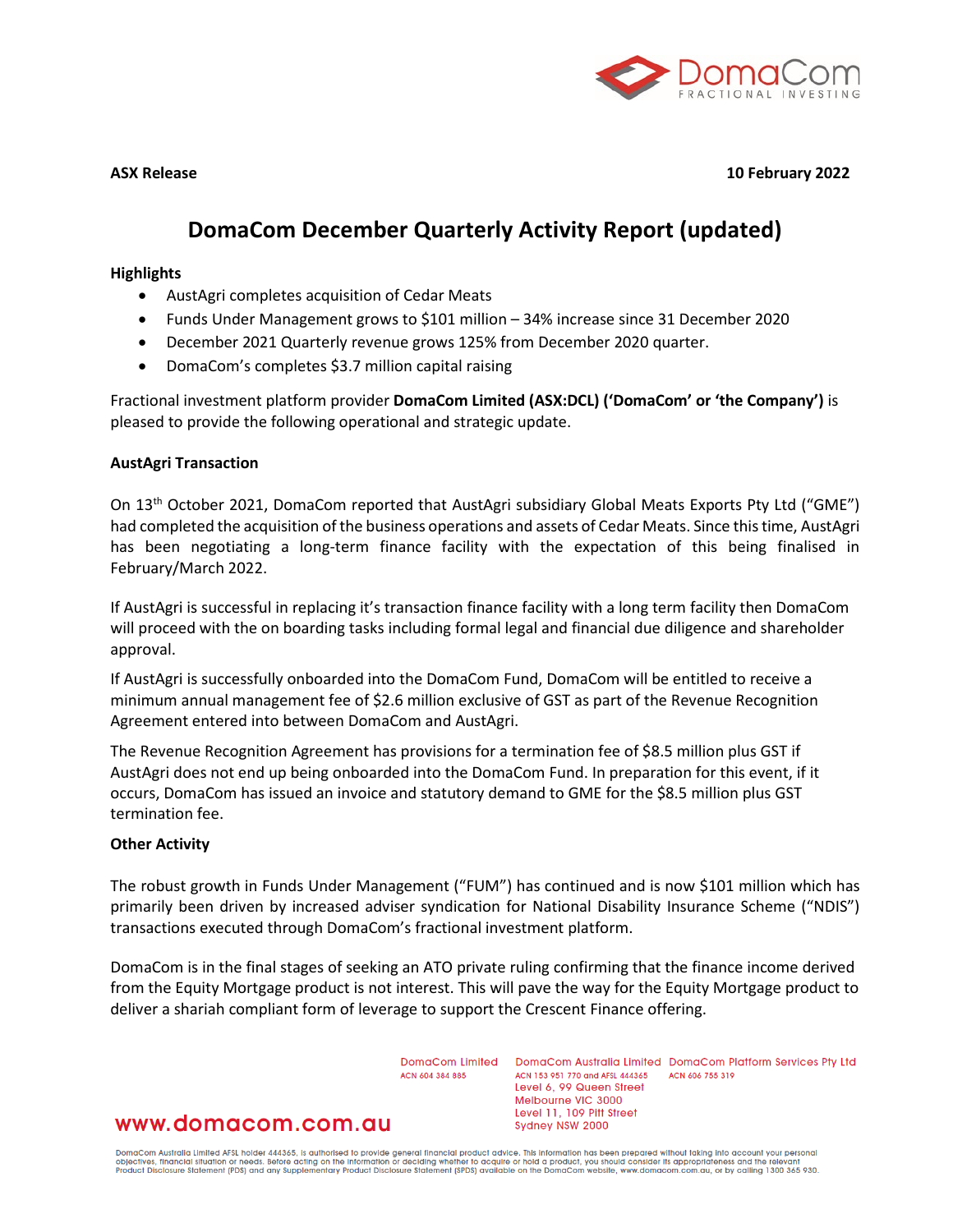## **Funds Under Management**

It was pleasing that the FUM grew by approximately 9% since the start of the quarter to \$98.9 million as at  $31<sup>st</sup>$  December 2021 and has now grown to \$101 million as at 28<sup>th</sup> January 2022. This growth in FUM, along with the move to some upfront fees, has resulted in \$257k revenue for the December 2021 quarter which is up 125% from the December 2020 quarter.

## **Capital Management**

The Company has raised \$3.7 million in a combination of a \$2 million placement and a further \$1.7 million via an entitlement/shortfall offer. The placement was completed at a price of \$0.06551 per share and the entitlement/shortfall offer was priced at \$0.066 per share.

Additionally, during December 2021, as part of preparing for a resumption of trading on the ASX, DomaCom negotiated a variation to the Thundering Herd (TH) Secured Convertible Notes to extend the maturity date to Q1 2023 and consequently allow a non-current liability classification.

Due to the Christmas and New Year holiday period, as well as the impact of Covid on peoples availability, the time taken to renegotiate the TH notes and the costs associated, has resulted in DomaCom needing to raise further capital to put the company in a position to request resumption of trading on the ASX.

Consequently, DomaCom is currently in the process of carrying out a placement to sophisticated investors for a further \$2.3 million at a price of \$0.066 per share. On completion of the capital raising, the Company will make a submission to the ASX for reinstatement to quotation.

## **Expenditure Analysis (updated)**

In accordance with ASX Listing Rule 4.7C the Company provides the following additional commentary relating to the financial results included in the Appendix 4C for the quarter ended 31 December 2021.

Payment of remuneration to executive and non-executive directors and their related parties amounted to \$119,000 during the quarter ended 31 December 2021. In addition \$1,000 was received from the related party DomaCom Fund for expenses previously paid on its behalf.

DomaCom continued to carefully control costs during the quarter. Net cash used in operating activities decreased by \$376,000 compared to the previous quarter. The decrease is mainly due to a combination of a decrease in corporate costs associated with current business activities of \$232,000 and an increase in receipts from customers of \$115,000. The main business expense is staff costs that currently represents 51% of total costs before finance costs.

Transaction costs related to issues of equity securities or convertible debt securities increased by \$312,000 compared to the previous quarter mainly due the costs of extending the Thundering Herd Secured Convertible Notes and waiving their default provision relating to not being currently quoted on the ASX.

## **DomaCom Strategy**

DomaCom is focusing on the following strategic initiatives:

- Onboarding AustAgri or collecting on the \$8.5 million termination fee
- Expanding the number of NDIS properties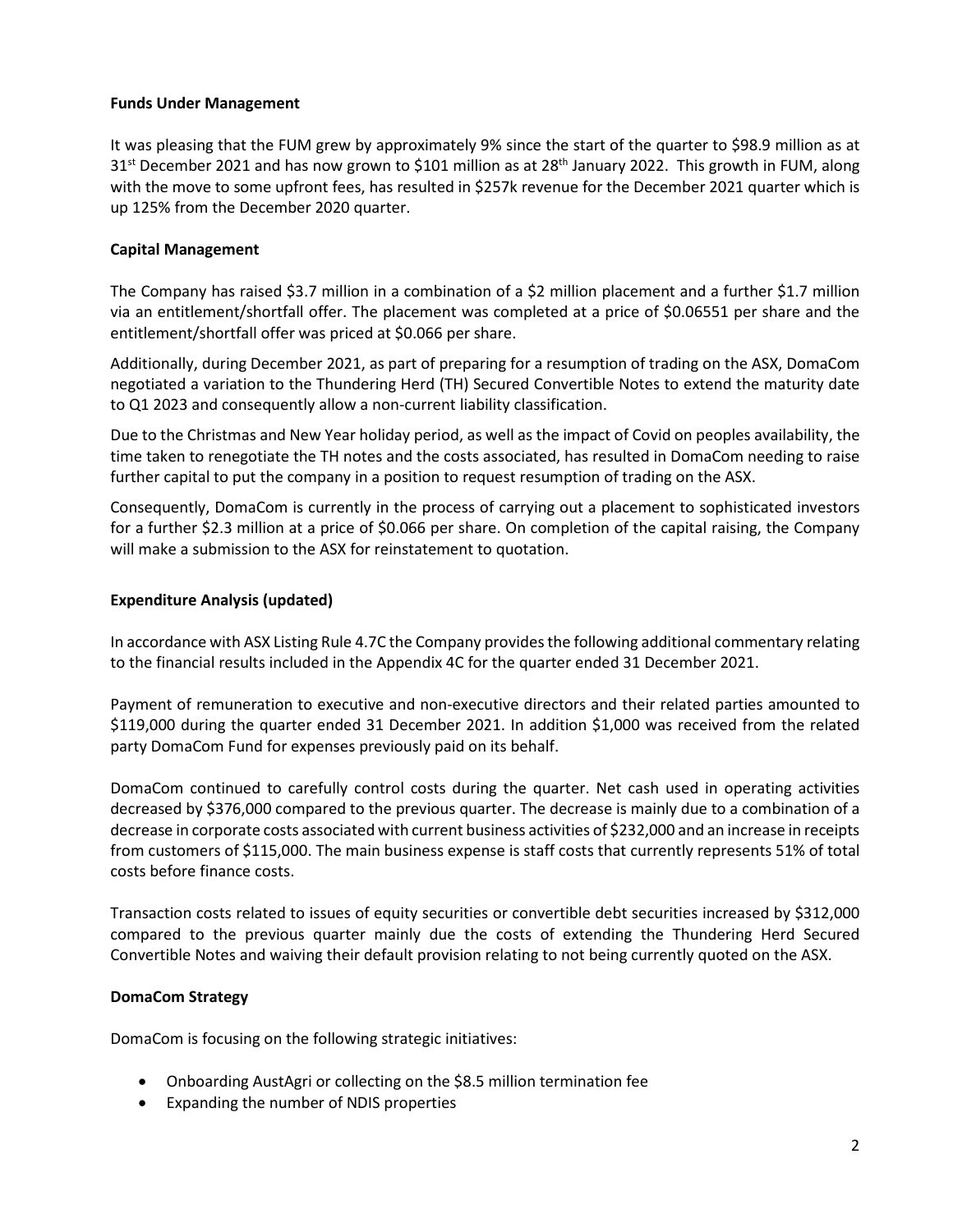• Finalising the Equity Mortgage product

The completion of the AustAgri transaction, if it goes ahead, will have a significant impact on the scale of operations that run through the DomaCom Platform and the management fees earned. The increased number of NDIS properties on the DomaCom Platform has had a significant impact on fee revenue. DomaCom will seek to further increase the number of NDIS properties. The finalisation of the Equity Mortgage product remains a key focus for DomaCom as it will offer a unique solution to allow the delivery of a shariah compliant form of leverage.

DomaCom will continue to offer the current unique product offerings that allow large assets to be fractionalised. DomaCom will continue to seek to grow the current distribution channels through well established adviser networks. DomaCom will maintain a strong IT development focus to allow the efficient delivery of current and future product offerings through the DomaCom Platform. DomaCom intends to maintain the current operating capabilities and staffing levels to support future growth.

**DomaCom CEO Arthur Naoumidis said:** "Even though 2021 has been a difficult year, it is pleasing to see the robust growth in FUM continue due to a focus on NDIS transactions amongst our clients with a significant pipeline of future transactions being established.

This December quarter also saw the completion of our \$3.7 million capital raise which, along with the current proposed \$2.3 million placement, will pave the way for the reinstatement of DomaCom to the ASX.

With AustAgri having completed the acquisition of the business assets and operations of Cedar Meats, we now look forward to the conclusion of the DomaCom Revenue Recognition Agreement in this quarter."

This announcement has been authorised for release to the market by Company Secretary Philip Chard.

#### **Ends**

## **About DomaCom**

DomaCom Limited (ASX:DCL) owns and operates a fractional investment platform that provides real solutions for SMSF's, retirees and new home buyers. Using the DomaCom platform, investors can make fractional investments in a range of asset classes including property-related investments, mortgage-backed securities, renewables, affordable housing, disability accommodation and debt securities via a unique trust structure tailored to them.

Retirees can sell a fraction of their house to investors, possibly family members, to help them improve their retirement income.

DomaCom runs a crowdfunding campaign process in which investors can commit as much as they want towards the purchase of assets together with other like-minded investors. When a campaign is complete, DomaCom purchases the asset, places it in a sub-fund, and issues the investors with units in proportion to the amount they invested.

DomaCom's proprietary platform allows Australians to invest in almost any asset class, empowering them to create diversified portfolios with comparatively lower minimum investments and competitive cost structures.

To learn more, please visit: www.domacom.com.au